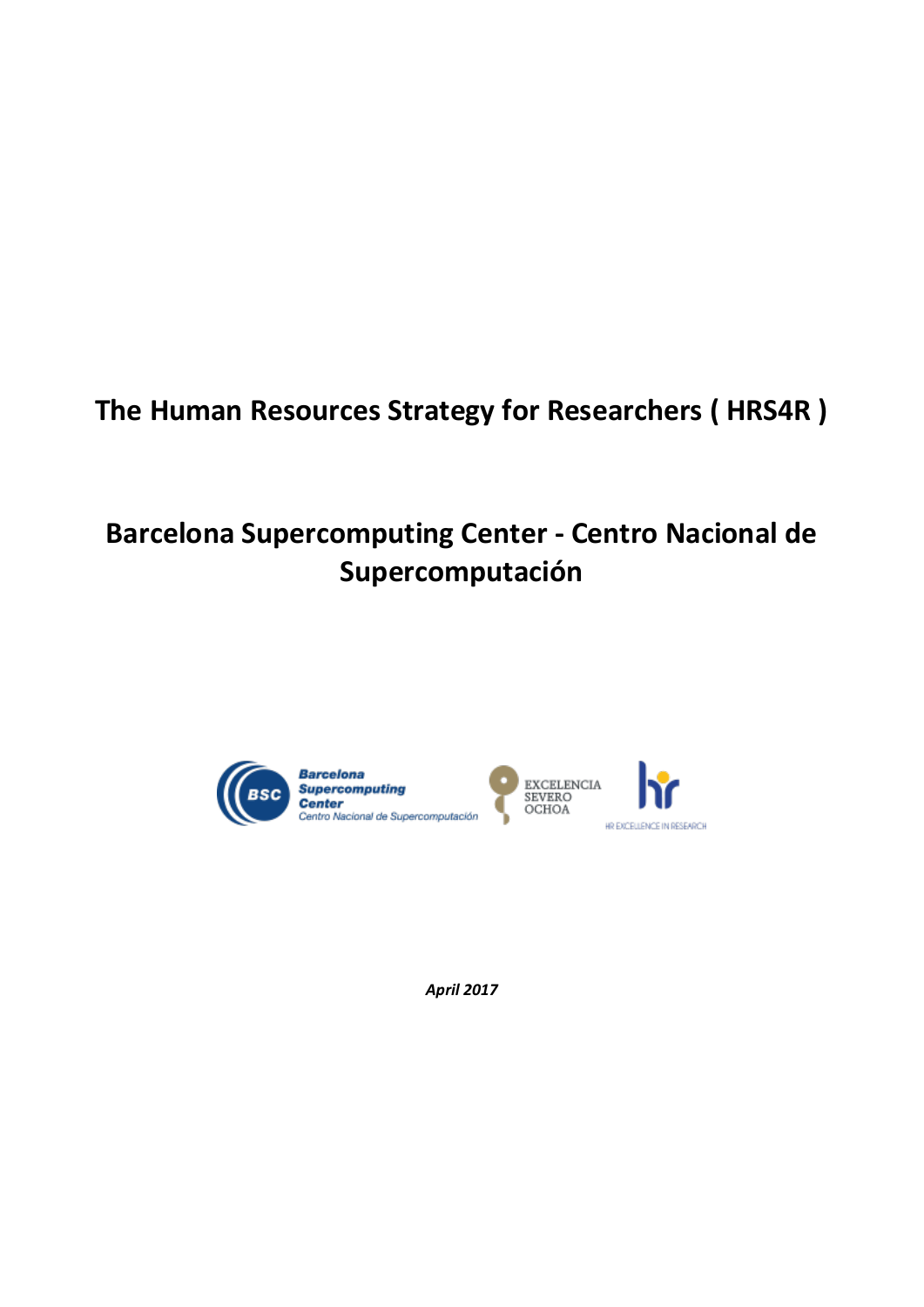

### **1 Action Plan 2017 -2020**

#### **1.1. Executive summary**

The Barcelona Supercomputing Center - Centro Nacional de Supercomputación (BSC-CNS) is the leading supercomputing center in Spain. It houses MareNostrum, one of the most powerful supercomputers in Europe, and is a hosting member of the PRACE European distributed supercomputing infrastructure. The mission of BSC is to research, develop and manage information technologies in order to facilitate scientific progress. BSC combines HPC service provision and R&D into both computer and computational science (life, earth and engineering sciences) under one roof, and currently has over 500 staff from 45 countries.

BSC-CNS is committed to the principles of the European Charter for Researchers and the Code of Conduct for the Recruitment of Researchers. In 2013, BSC signed the Declaration of Commitment. With HR Strategy for Researchers BSC-CNS wants to keep sustaining the best framework and environment for research excellence, maintaining and improving by adopting international best practices and high-quality standards.

The "HR Strategy for Researchers" supports research institutions and funding organisations in the implementation of the Charter & Code in their policies and practices. The concrete implementation of the Charter & Code by research institutions will render them more attractive to researchers looking for a new employer or for a host for their research project. Funding organisations implementing the Charter & Code principles will contribute to the attractiveness of their national research systems and to the attractiveness of the European Research Area more generally. The logo "HR Excellence in Research" will identify the institutions and organisations as providers and supporters of a stimulating and favourable working environment.

In 2015, BSC received the European Commission's Human Resources Strategy for Researchers (HRS4R) award, which recognizes BSC's commitment to the principles of the European Charter for Researchers and the Code of Conduct for the Recruitment of Researchers, and furthermore commits BSC to an Action Plan for improving its capabilities and performance across a wide range of training, recruitment and gender issues.

During the first quarter of 2017, BSC set up a new working group, with 9 members that already were in the first focus group and 5 new people.

This group represented all levels at BSC, Directors, R4, R3, R2, R1, Research Engineers, Operations and Management staff, with 6 different nationalities.

With the information received from a survey in October 2016 conducted to all BSC staff and after several meetings with the HRS4R steering group, where the 2015-2016 results were analyzed, a new project plan for 2017-2020 was proposed and approved.

The proposed HR Strategy is based on the HR Vision and HR Strategic Objectives below:

### **HR Vision**

BSC-CNS recognizes that the researchers from all areas and levels, and the support staff are essential contributors and the key players for the science success at national and international level. BSC wants to promote a challenging work environment where equal opportunities, ethics & integrity, work-life balance, career prospects and the best work conditions are met.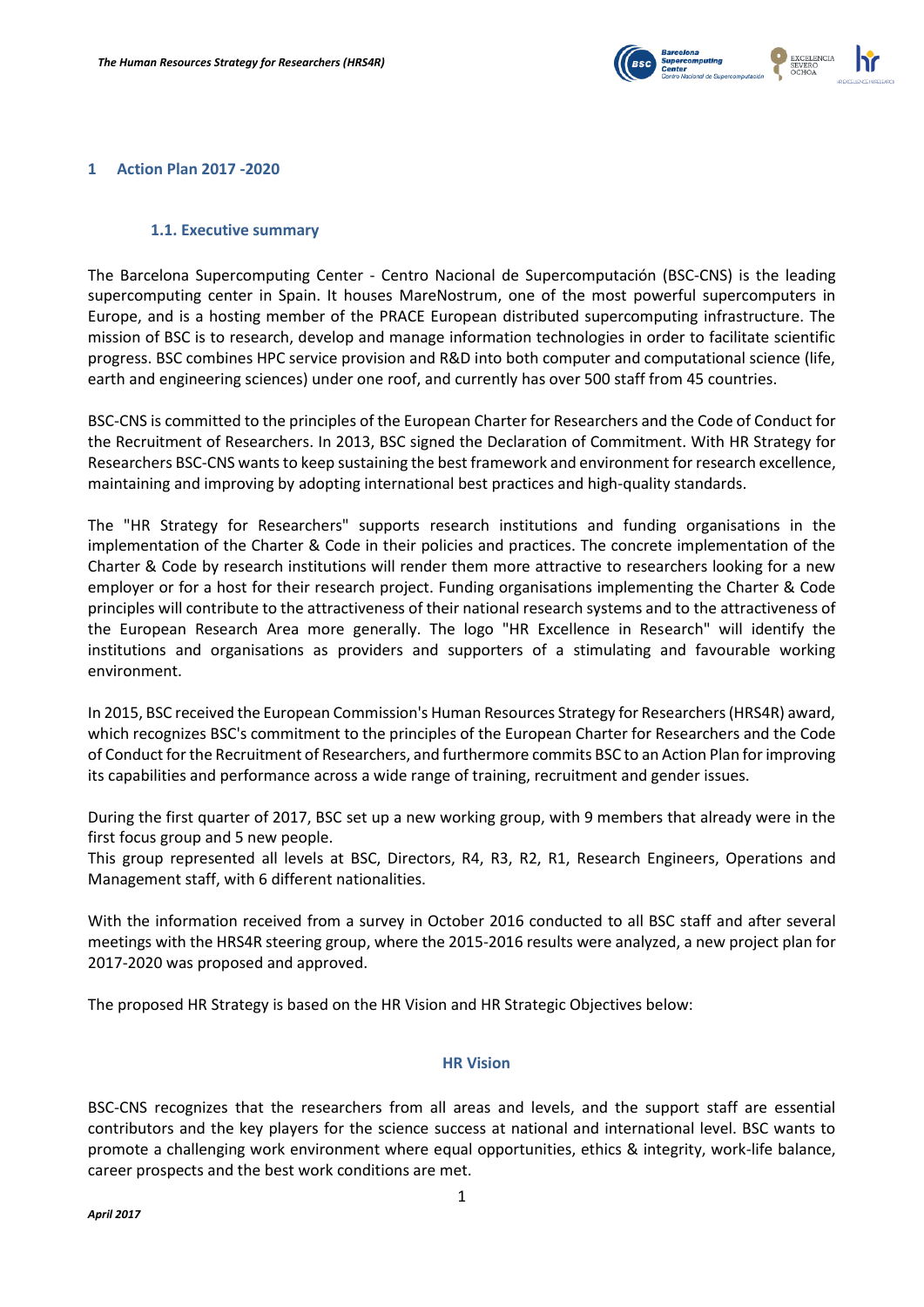

## **HR strategic Objectives**

The main HR strategic objectives for 2017 – 2020, which some of them are a result of the work of the Focus group and the BSC strategy as a whole are:

- To be the most suitable HR Department for BSC, knowing and understanding all the issues that researchers and support staff may have, being as close as we can to the Science, foreseeing future weakness and avoiding them in advance. All of that delivering the best services with high quality to all the BSC staff and stakeholders.
- Design and provide the best adjusted HR policies and procedures in order to provide the best work environment where equal opportunities, ethics & integrity, work-life balance, career prospects and the best work conditions are met.
- Ensure the attraction of international top talent through the HR recruitment policies.
- Provide and support the career development inside the Organization and outside, guiding the researchers for their next professional step.

## **1.2. Action Plan**

The action plan has been defined in an **inclusive and open process involving an internal Working Group with representatives from all research professional categories, areas and roles.** 

This action plan is committed to the principles of the European Charter for Researchers and the Code of Conduct for the Recruitment of Researchers and the actions proposed will take place during 2017 to 2020, after this period the action plan will be reviewed by an External Committee which will carry out the Assessment audit, and BSC will adjust if necessary the action plan, and propose new actions for the subsequent 3-year period. Every 3 years the external impartially and independence evaluation will be done in order to ensure that the HRS4R logo could be used as a proof of BSC HR practices.

The BSC-CNS action plan was approved by consensus by the Executive Board on March 2017. It is an extensive and ambitious project which highlights are the following ones:

- **Continuation with the previous HRS4R project plan in the main aspects:**
	- o The creation of advisory committees
	- o Boost the equal opportunities and gender policies
	- o Strengthen of the activities in outreach and public engagement
	- o Improvement of BSC career development system
- **Incorporate the OTM-R recommendations ensuring that the best person for the job is recruited, open, transparent and merit-based**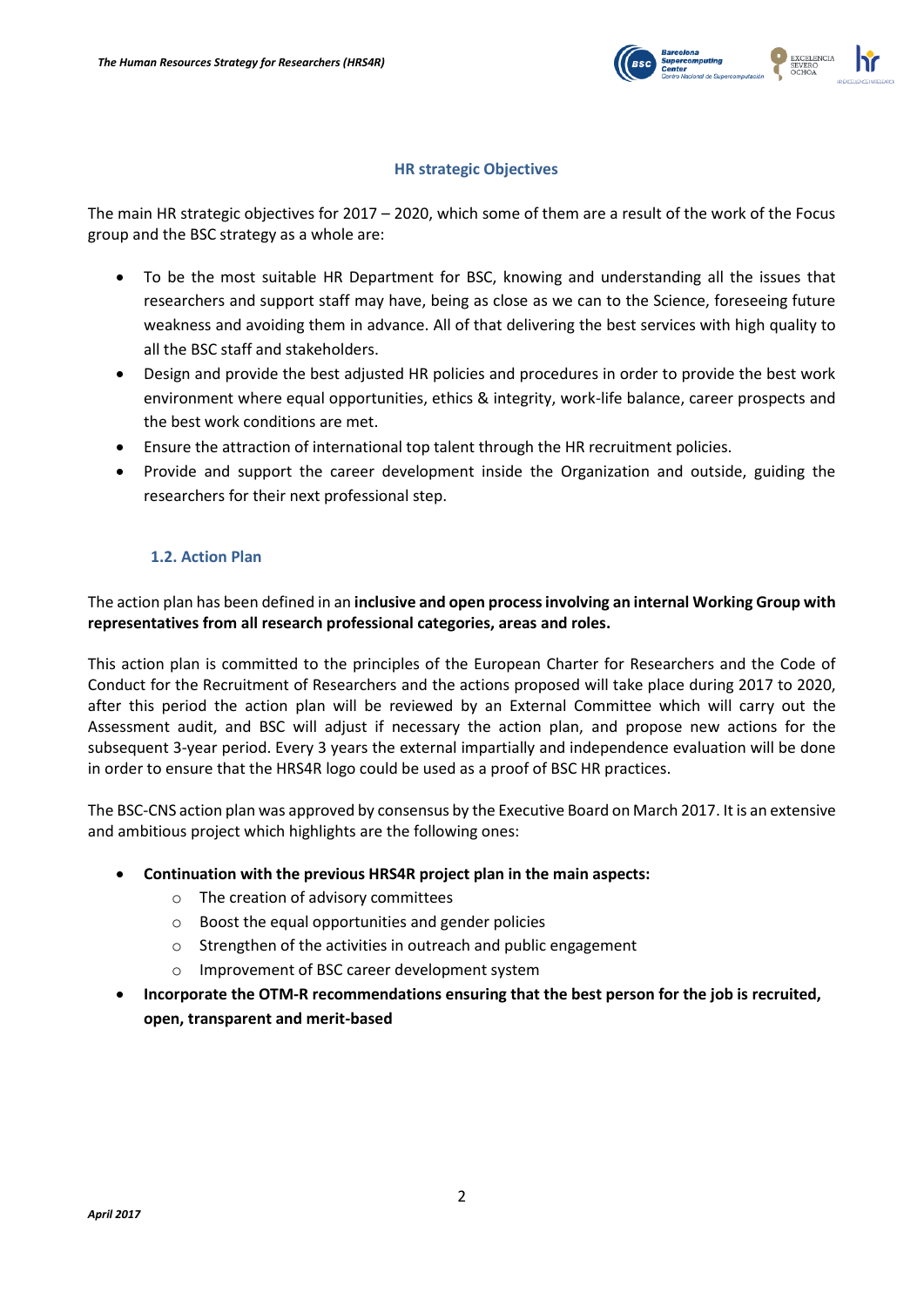

## **Timeline:**



**Action Plan:**

| Action Plan 2017 (Q2) - 2020 (Q1)                    |                                                    |                                             |                               |                                                                                                                                                                                                                         |  |  |  |  |
|------------------------------------------------------|----------------------------------------------------|---------------------------------------------|-------------------------------|-------------------------------------------------------------------------------------------------------------------------------------------------------------------------------------------------------------------------|--|--|--|--|
| I. Open, Transparent and Merit-based Recruitment     |                                                    |                                             |                               |                                                                                                                                                                                                                         |  |  |  |  |
| <b>Action</b>                                        | Responsible                                        | <b>New Action or</b><br><b>Continuation</b> | <b>Time frame</b>             | <b>Indicator</b>                                                                                                                                                                                                        |  |  |  |  |
| <b>Incorporation of the OTM-R</b><br>recommendations | HR, Education &<br>Training,<br>Recruitment panels | New Action                                  | Q4-2017<br>Q4-2018<br>Q4-2019 | Project plan of OTM-R at BSC. Publication in BSC website<br>Document: "BSC Recruitment process" published in BSC website<br>Training in Recruitment for Researchers<br>Publication of OTM-R BSC analysis in BSC website |  |  |  |  |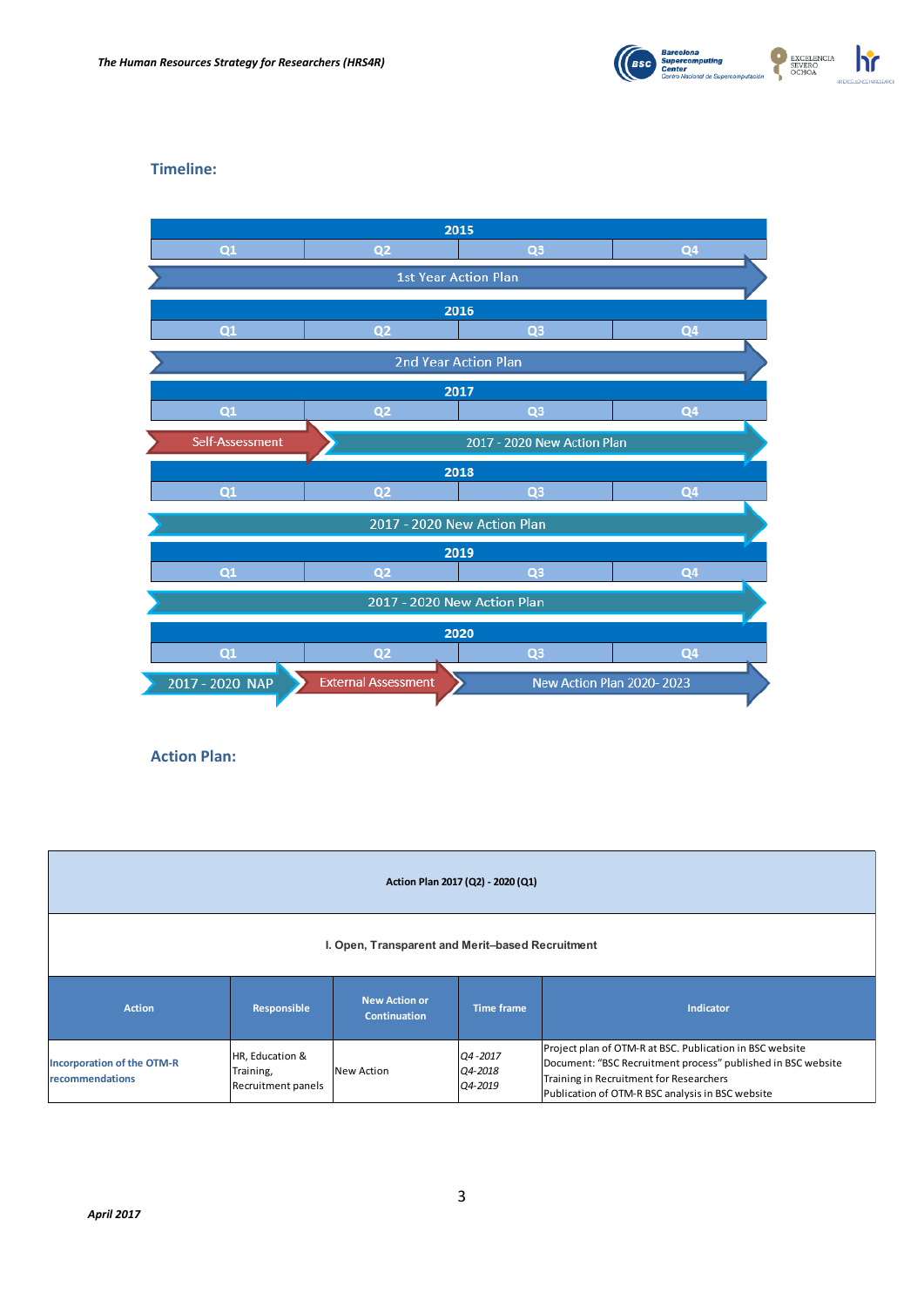

| II. Ethical and professional aspects                                                                |                                     |                                                                 |                               |                                                                                          |  |  |  |  |
|-----------------------------------------------------------------------------------------------------|-------------------------------------|-----------------------------------------------------------------|-------------------------------|------------------------------------------------------------------------------------------|--|--|--|--|
| <b>Action</b>                                                                                       | Responsible                         | <b>New Action or</b><br><b>Continuation</b>                     | <b>Time frame</b>             | Indicator                                                                                |  |  |  |  |
| <b>Prepare a Procedure of Conflict</b><br><b>Management in BSC</b>                                  | <b>Board of Directors</b><br>and HR | Continuation of project<br>plan 2015-2016                       | Q4-2017                       | Documentation and dissemination of the new procedure                                     |  |  |  |  |
| <b>Implementation of an Equal</b><br>opportunities and diversity plan                               | <b>Board of Directors</b><br>and HR | Continuation of project<br>plan 2015-2016                       | Q2-2017                       | Documentation and dissemination of the equal opportunities and<br>diversity plan         |  |  |  |  |
| <b>Continuation with scientific seminars</b><br>of relevant female researchers                      | <b>Education &amp; Training</b>     | Continuation of project<br>plan 2015-2016                       | Q4-2017<br>Q4-2018<br>Q4-2019 | Dissemination of these seminars                                                          |  |  |  |  |
| <b>Preparation of the Code of good</b><br>practices                                                 | <b>Board of Directors</b><br>and HR | Continuation of project<br>plan 2015-2016                       | Q2-2018                       | Documentation and dissemination                                                          |  |  |  |  |
|                                                                                                     |                                     |                                                                 |                               |                                                                                          |  |  |  |  |
| III. Working conditions and social security                                                         |                                     |                                                                 |                               |                                                                                          |  |  |  |  |
| <b>Action</b>                                                                                       | Responsible                         | <b>New Action or</b><br><b>Continuation</b>                     | <b>Time frame</b>             | <b>Indicator</b>                                                                         |  |  |  |  |
| <b>Improvement and increase of activity</b><br>of Folks BSC (Ex-Staff online platform) & Operations |                                     | HR, Communications Continuation of project<br>plan 2015-2016    | Q2-2018                       | Stadistics of Ex-BSC staff enrolled, and publication of a annual report<br>of activities |  |  |  |  |
| <b>Creation of a Group Leader/Senior</b><br><b>Scientist advisory committee</b>                     | <b>HR</b>                           | Board of Directors ad Continuation of project<br>plan 2015-2016 | Q3-2018                       | Documentation and creation of its regulations                                            |  |  |  |  |
| New staff portal with all HR<br>information (payroll, policies, HR<br>request,)                     | <b>HR</b>                           | <b>New Action</b>                                               | Q3-2017                       | New portal implementation. Documentation, and presentation to all<br><b>BSC</b> staff    |  |  |  |  |
|                                                                                                     |                                     |                                                                 | 4                             |                                                                                          |  |  |  |  |